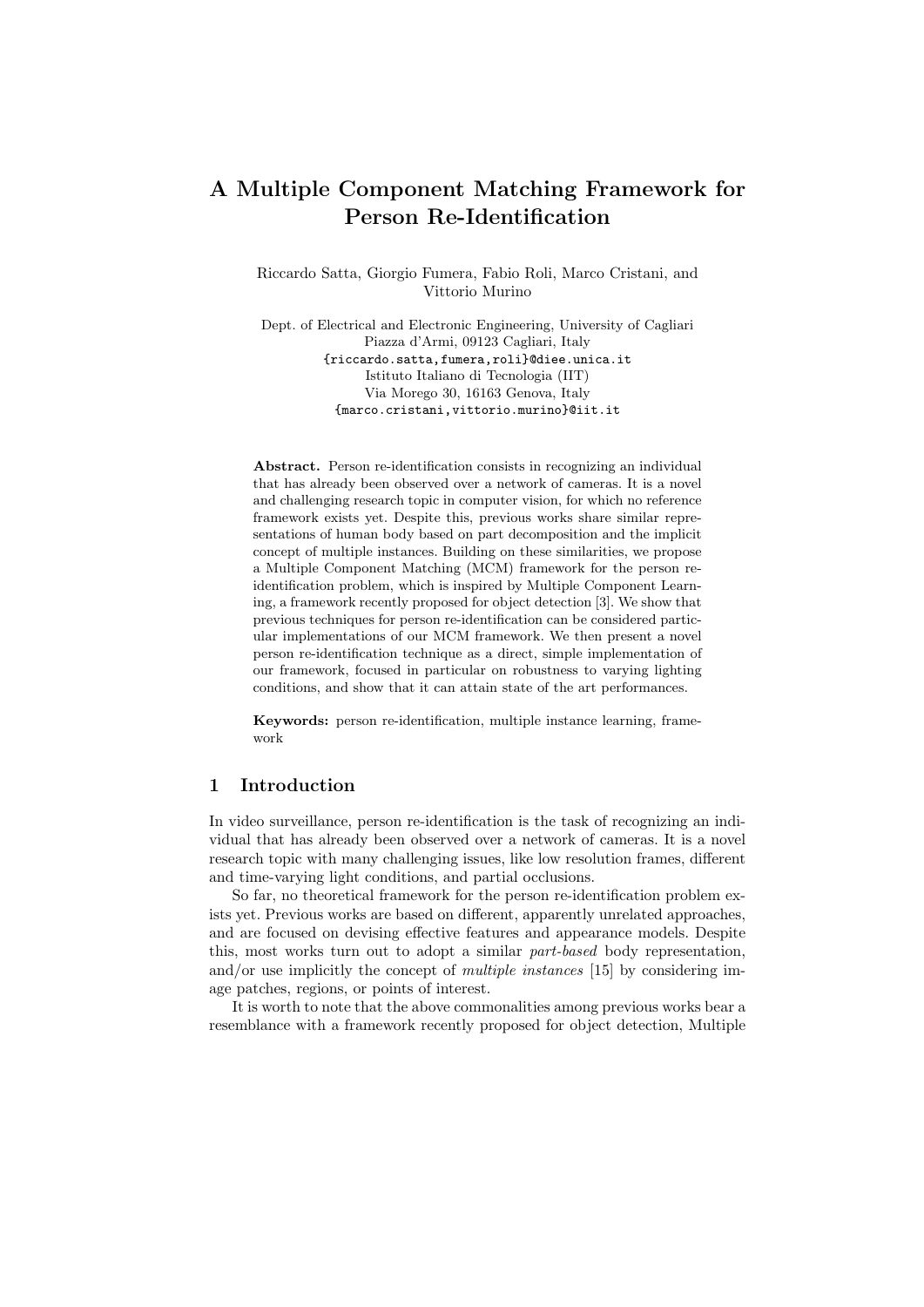Component Learning (MCL) [3]. In fact, MCL adopts a part-based multipleinstance object representation: an object is considered as a sequence of parts, and each part is represented as a set of instances. A Multiple Instance Learning (MIL) approach is then used to recognise each individual part, using positive and negative examples of instances of that part. Despite this analogy, the MCL framework can not be directly applied to person re-identification, which is a recognition rather than a detection task. Moreover, only one or a few positive examples (the template images of a given person) are usually available, while no negative examples are generally considered. This makes person re-identification a task more suited to a matching approach rather than a recognition approach based on learning of human body models. In fact, most previous works formulated person re-identification as a task where template images of individuals are collected and then matched against probe images by some similarity measure.

Based on the above premises, in this work we propose a framework for person re-identification named Multiple Component Matching (MCM). We embed in MCM the part-based multiple-instance body representation approach underlying both MCL and previous works on person re-identification, with the aim to provide a framework which can be used as a reference to develop new methods, and possibly to improve current ones. We show at first that techniques proposed in previous works can be seen as particular implementations of MCM. Then, we present a novel person re-identification method, as a more direct and simple implementation of MCM, focused in paricular on robustness to variations of lighting conditions, which attains state of the art performances.

We overview MCL and previous works on person re-identification in Sect. 2. The MCM framework is presented in Sect. 3, where its relationships with previous works are also discussed. Our implementation of MCM is presented in Sect. 4, and is experimentally evaluated in Sect. 5. In Sect. 6 future research directions are discussed.

# 2 Background and Previous Works

Here we present first the MCL framework, and then overview previous works on person re-identification.

#### 2.1 Multiple Component Learning

Multiple instance learning (MIL) is a general learning paradigm for problems in which samples are made up by a bag (set) of labeled instances, and only the label of the whole bag is known. The task is to build a classifier which learns to label bags using the feature vectors of their instances [15]. MIL has been applied to several computer vision problems, including scene classification [11], image retrieval [16], and object detection [13].

MCL is an extension of MIL, tailored to object detection [3]. In MCL an object is represented as a sequence of sets of components (bags of instances in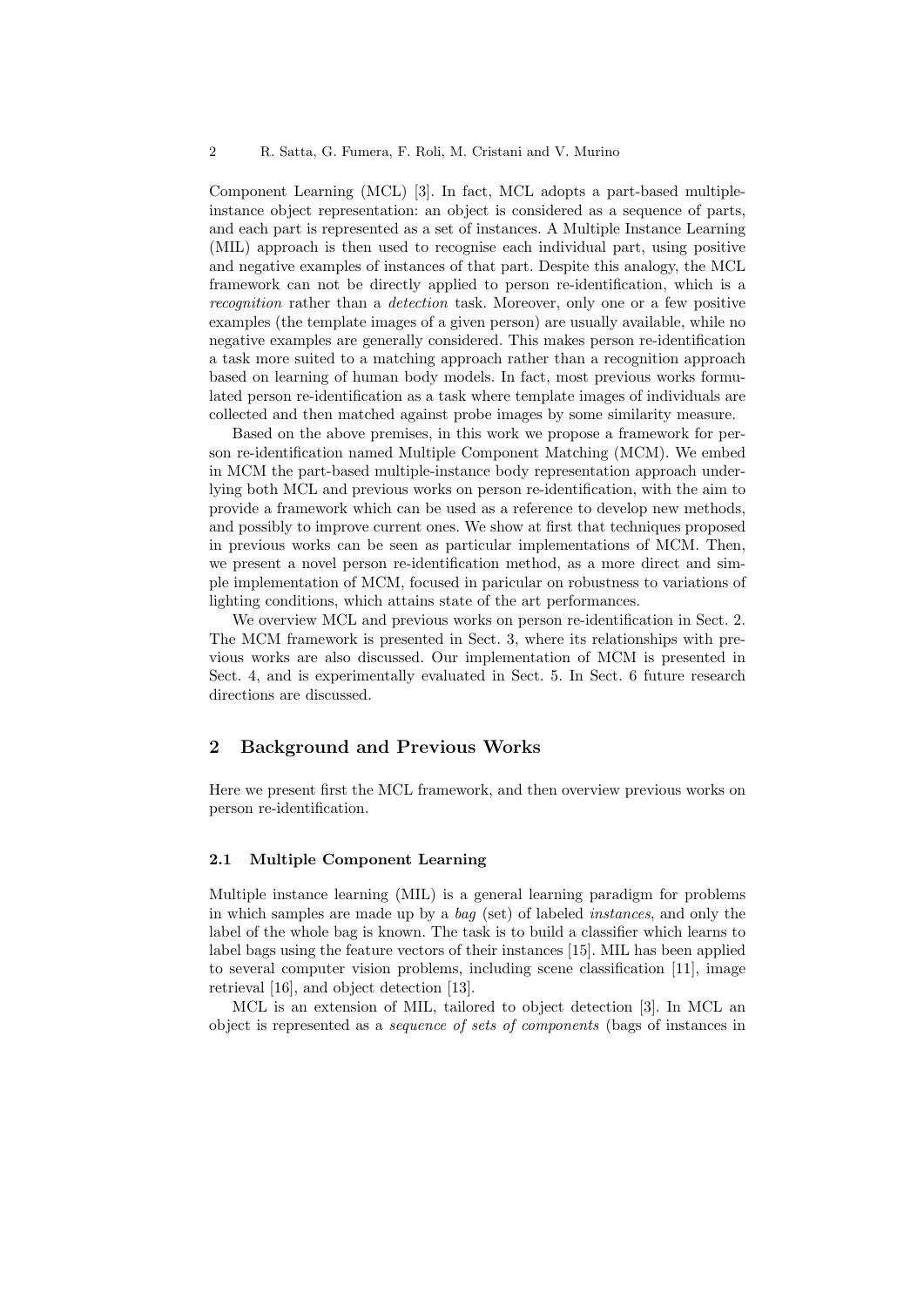MIL terminology). The rationale behind is the independent detection of different object components, to gain robustness to partial occlusions. Moreover, the subdivision in components is not predefined, but obtained as part of the learning process. To this aim, the image is first subdivided into a predefined set of randomly chosen regions, and a classifier is trained on each region to detect the corresponding component. Since the corresponding object component may appear in different positions inside a region, each region is randomly subdivided into a set of possibly overlapping subregions (patches), only some of which may contain the component. A MIL classifier is then used to detect the corresponding component, threating each patch as a single instance. An ensemble of MIL classifiers, one for each region, is trained via a boosting algorithm, so that the most discriminative regions get a higher weight. Learning is thus done both at the set level (to detect individual object components) and at the *sequence* level (to combine the information on object components coming from different regions). Note that, according to the MIL paradigm, in the training set only the image regions are labeled, while the patches inside each region are not.

#### 2.2 Previous Works on Person Re-identification

Person re-identification consists in associating an individual from a probe set to the corresponding template in a gallery set. Depending on the number of available frames per individual, the following scenarios can be defined [5]: Single vs Single (SvsS), if only one frame per individual is available both in probe and in gallery sets; Multiple vs Single (MvsS), if multiple template frames per individual are available in the gallery set; *Multiple vs Multiple* (MvsM), if multiple frames per individual are available both in the probe and gallery sets. The most challenging scenario is SvsS.

All the above scenarios have been considered in [5]. Here, human body is subdivided with respect to its symmetry properties: anti-symmetry separates head, torso and legs, while symmetry is exploited to divide left and right parts. The descriptor is made up of three local features: colour histograms for torso and legs, weighted with respect to the distance from the symmetry axis; maximally stable colour regions (MSCR) and recurrent high-structured patches (RHSP), both extracted from torso and legs separately. To obtain MSCR and RHSP, several patches are sampled at random, mainly near symmetry axes; then, clustering algorithms are used to find the most significant ones. The matching distance is a combination of the distances computed on the individual features. In MvsS and MvsM scenarios, templates are accumulated into a single descriptor.

In [2], an human body parts detector is used to find in the body of each individual fifteen non-overlapping square cells, that have proven to be "stable regions" of the silhouette. For each cell a covariance descriptor based on colour gradients is computed. Descriptor generation and matching is performed through a pyramid matching kernel. This method can be applied only to SvsS scenarios.

In [1] two methods were proposed. In the first, Haar-like features are extracted from the whole body, while in the second the body is divided into upper and lower part, each described by the MPEG7 Dominant Colour descriptor. Learning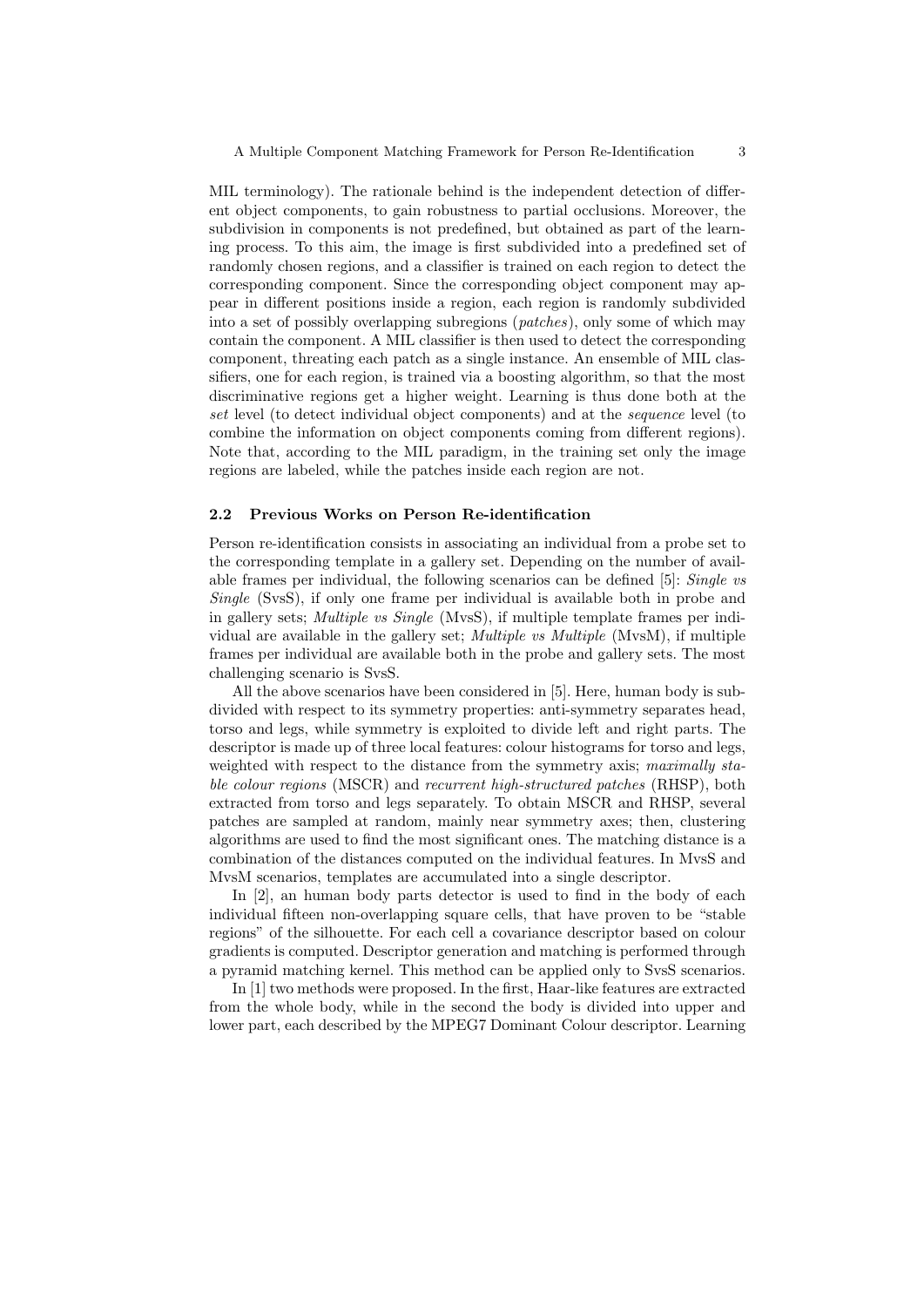is performed in both methods, respectively to choose the best features and to find the most discriminative appearance model. The training set for each individual consists of different frames as positive examples (MvsS, MvsM scenarios), and of everything which is not the object of interest as negative examples. In the SvsS scenario (one frame per individual), different viewpoints are obtained by sliding a window over the image in different directions.

An approach based on harvesting SIFT-like interest points from different frames of a video sequence is described in [9]. Different frames are used also in [6], where two methods are proposed. The first one is based on interest points, selected on each frame by the Hessian-Affine interest operator. The second one exploits a part subdivision of the human body based on decomposable triangulated graphs and dynamic programming to find the optimal deformation of this model for the different individuals. Each part is then described by features based on colour and shape; the distance between a template and a probe is a combination of the distances between pairs of corresponding parts.

In [8] the problem of defining the best descriptor for person re-identification is addressed. Different features are extracted, and their weights are computed by a boosting algorithm. Features are computed from randomly taken strips.

In [12] person re-identification is considered as a relative ranking problem, exploiting a discriminative subspace built by means of an Ensemble RankSVM. Colour and texture-based features are extracted from six fixed horizontal regions.

Despite the methods summarised above exhibit many differences, it can be noted that all of them are based on some part-based body representation, and/or exploit more or less implicitly the concept of multiple instances. This provides the foundation for the proposed framework, which is depicted in the next section.

# 3 A Framework for Person Re-identification

In this section we describe the proposed Multiple Component Matching (MCM) framework for person re-identification. As mentioned previously, MCM is inspired by MCL; in fact, we found that the concepts behind most previous work are similar to the ones underlying MCL, namely part subdivision and multiple component representation.

Like in MCL, an object is represented as an ordered sequence of sets. In turn, each set is made up by several components. Differently from object detection problems addressed by MCL, we view person re-identification as an object recognition problem where a matching approach is used without any learning phase: while in the training samples of MCL a set is composed by both negative and positive components (the first contain the object part of interest, while the latter do not), in MCM only positive ones are available, namely only those corresponding to body parts of the template person. Formally, let  $\mathcal{T} = {\{T_1, \ldots, T_N\}}$ be the gallery set of templates, each corresponding to an individual. Each template  $\mathbf{T}_i$  is represented by an ordered sequence of a predefined number of M sets, corresponding to the  $M$  parts into which an image is subdivided:

$$
\mathbf{T}_i = \{T_{i,1}, \dots, T_{i,M}\}\tag{1}
$$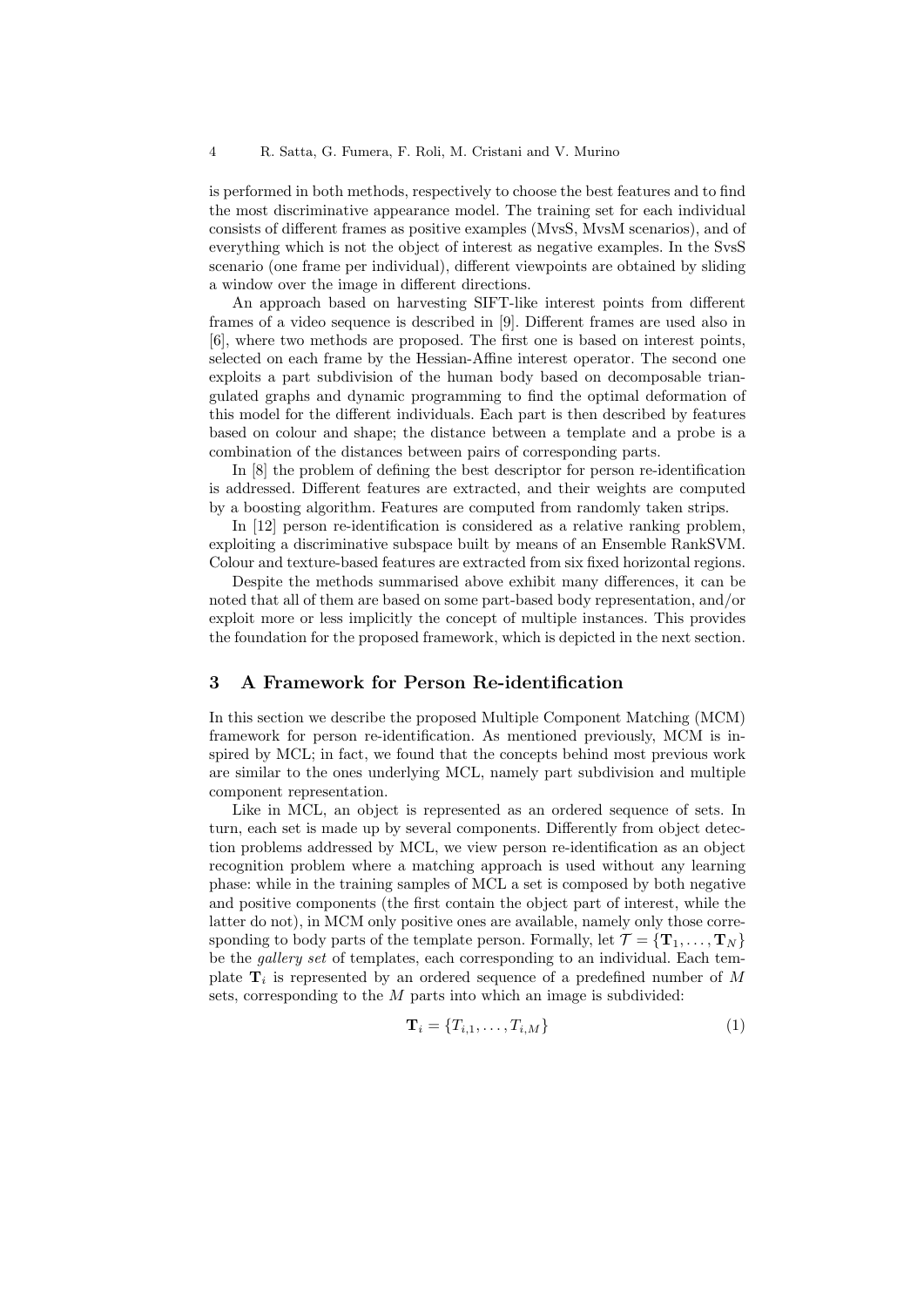

Fig. 1. Representation of an individual according to MCM. Each template  $T_i$  of the gallery T is represented by an ordered sequence of M parts  $T_{i,j}$  (here  $M = 2$ , corresponding to upper and lower body parts). Each part is made up of a set of components (here, rectangular patches, in red). A feature vector  $t_{i,j}^k$  describes each component.

Following a multiple-instance representation, every part  $T_{i,j}$  is represented by a set of an arbitrary number  $n_{i,j}$  of elements (instances in MIL, components in MCL) (see Fig. 1), and is described by the corresponding feature vectors  $\mathbf{t}_{i,j}^k$ :

$$
T_{i,j} = {\mathbf{t}_{i,j}^1, \dots, \mathbf{t}_{i,j}^{n_{i,j}}}, \mathbf{t}_{i,j}^k \in \mathbb{X},
$$
\n(2)

where  $X$  denotes the feature space (assumed the same for all sets, for the sake of simplicity, and without losing generality). Given a probe  $Q$ , which is represented as a sequence of parts as described above, the task of MCM is to find the most similar template  $\mathbf{T}^* \in \mathcal{T}$ , with respect to a similarity measure  $D(\cdot, \cdot)$ :

$$
\mathbf{T}^* = \underset{\mathbf{T}_i}{\text{arg min}} \, D(\mathbf{T}_i, \mathbf{Q}).\tag{3}
$$

We consider a similarity measure  $D$  between sequences defined as a combination of similarity measures  $d(\cdot, \cdot)$  between sets:

$$
D(\mathbf{T}_i, \mathbf{Q}) = f(d(T_{i,1}, Q_1), \dots, d(T_{i,M}, Q_M)).
$$
\n
$$
(4)
$$

Similarly to MCL, where learning is performed both at the sequence level and at the set level, in MCM the two similarity measures  $D$  and  $d$  are defined at sequence and at the set level. The similarity measure between sequences  $D$  can be any combination of the set distances, like a weighted average in which the coefficients reflect the relevance of the corresponding regions. The following considerations can be made on the choice of a proper similarity measure d between sets. In MCL, this level corresponds to build a MIL classifier. In the MIL paradigm, only a subset of the instances belonging to a set may be responsible of the label of the whole set. Analogously, in MCM a template set can be considered to match the corresponding probe set, if at least a few pairs of instances of the two sets are "similar": the object components which may be in common to the two parts represented by the sets can be placed, in fact, everywhere inside the parts, and therefore be "captured" by any of the instances.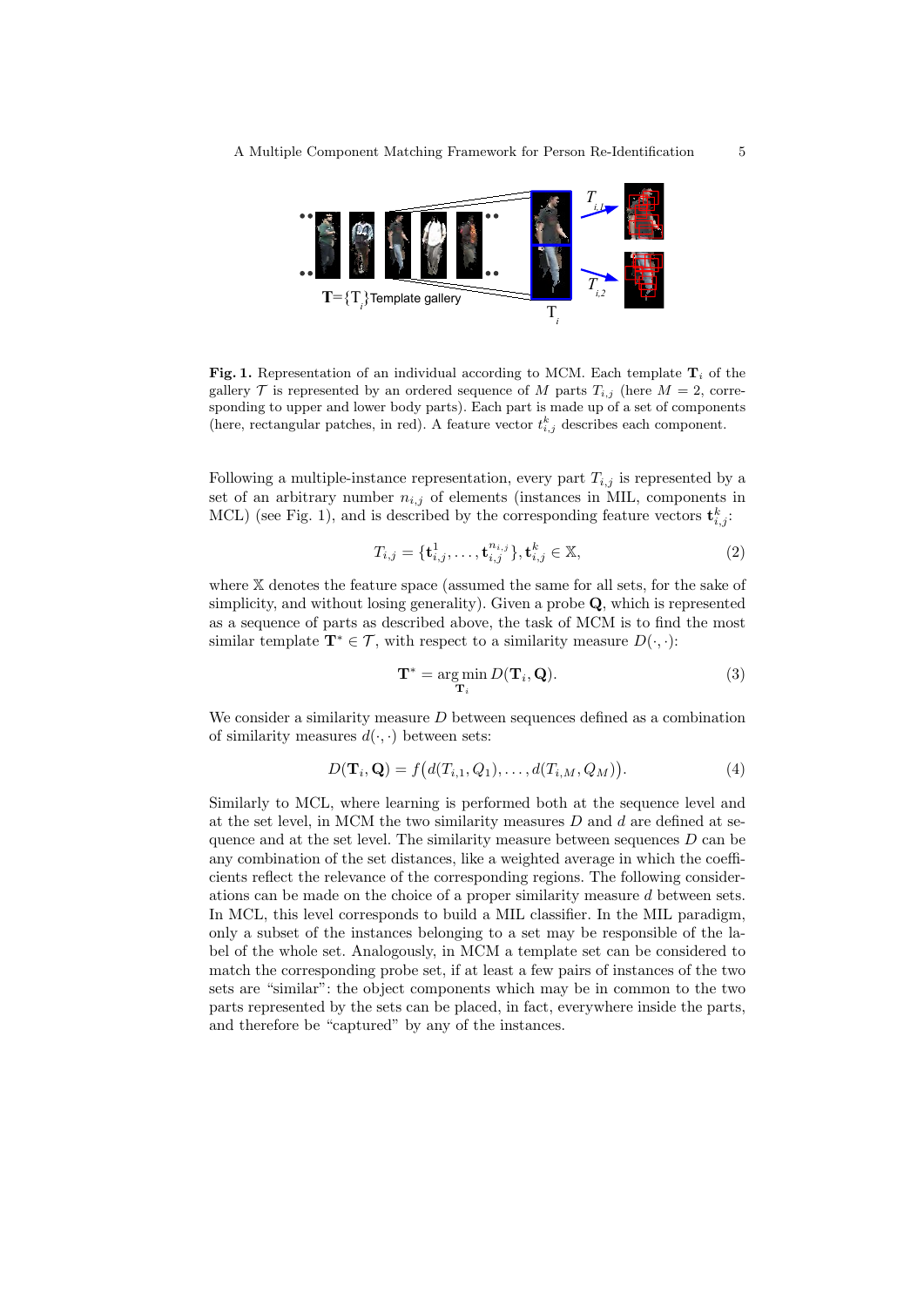Accordingly, the similarity measure between sets can be defined as the minimum of the similarity measures between all pairs of their instances. To minimize the sensitivity to outliers, more complex measures can be defined, for example considering the first  $k$  best matches instead of only one. Moreover, the similarity measure can take into account relationships among instances in a set, i.e. the relative spatial disposition of the corresponding components.

# Previous Works and MCM

Most of the previous works on person re-identification described in Sect. 2.2 can be framed into MCM.

A common way to face the kinematics of the human body is to adopt a division in parts  $[1, 2, 5, 6, 12]$ , consistently with the part subdivision of MCM. In MCM, every part is made up of several components. In [5], two of the three features proposed are based on such subdivision: both MSCR and RHSP represent multiple patches of the considered body part. When parts are not represented by components, as in the third feature of  $[5]$ , and in  $[1, 2, 6, 12]$ , this can still be considered as a special case of MCM, where every part is composed by only one component. On the contrary, while in  $[1, 6, 8, 9]$  no part-based body representation is used, a multiple-instance representation is nevertheless adopted, in the form of interest points or patches. These methods can be seen as particular implementations of MCM as well, where only one body part is considered.

In the definition of MCM, we assumed that every part is represented in the same feature space. This is however not a strict requirement. If different feature vector representations are used, a part can be represented by several feature sets. Accordingly, also the methods in [5, 8], where several feature vector representations were used, can be seen as MCM implementations.

# 4 A Method for Person Re-identification Based on MCM

We propose here a novel person re-identification method as a possible example of a direct implementation of the MCM framework. In particular, our method exploits MCM to attain robustness to changing illumination conditions.

We assume that the "blob" of the person has been already extracted by some detector, and thus only pixels belonging to the mask of the blob are considered. To divide the body into parts, we exploit the anti-symmetry axes as proposed in [5] (see Fig. 2) to locate torso and legs. The head is discarded, since it does not carry enough information due to its relatively small size. Every body part is represented as a set of a fixed number P of rectangular patches of random area in the range [12.5%, 25%] of the region area. Every patch is described by a pair  $(HSV, y_{pos})$ , where HSV is the concatenation of H, S and V histograms of the patch (24, 12 and 4 bins respectively) and  $y_{pos}$  is the relative vertical position of the center of the patch, with respect to the height of the region.

As stated in Sect. 3, a challenging issue in person re-identification is how to face lighting changes. MCM suggests a way: the multiple instance representation,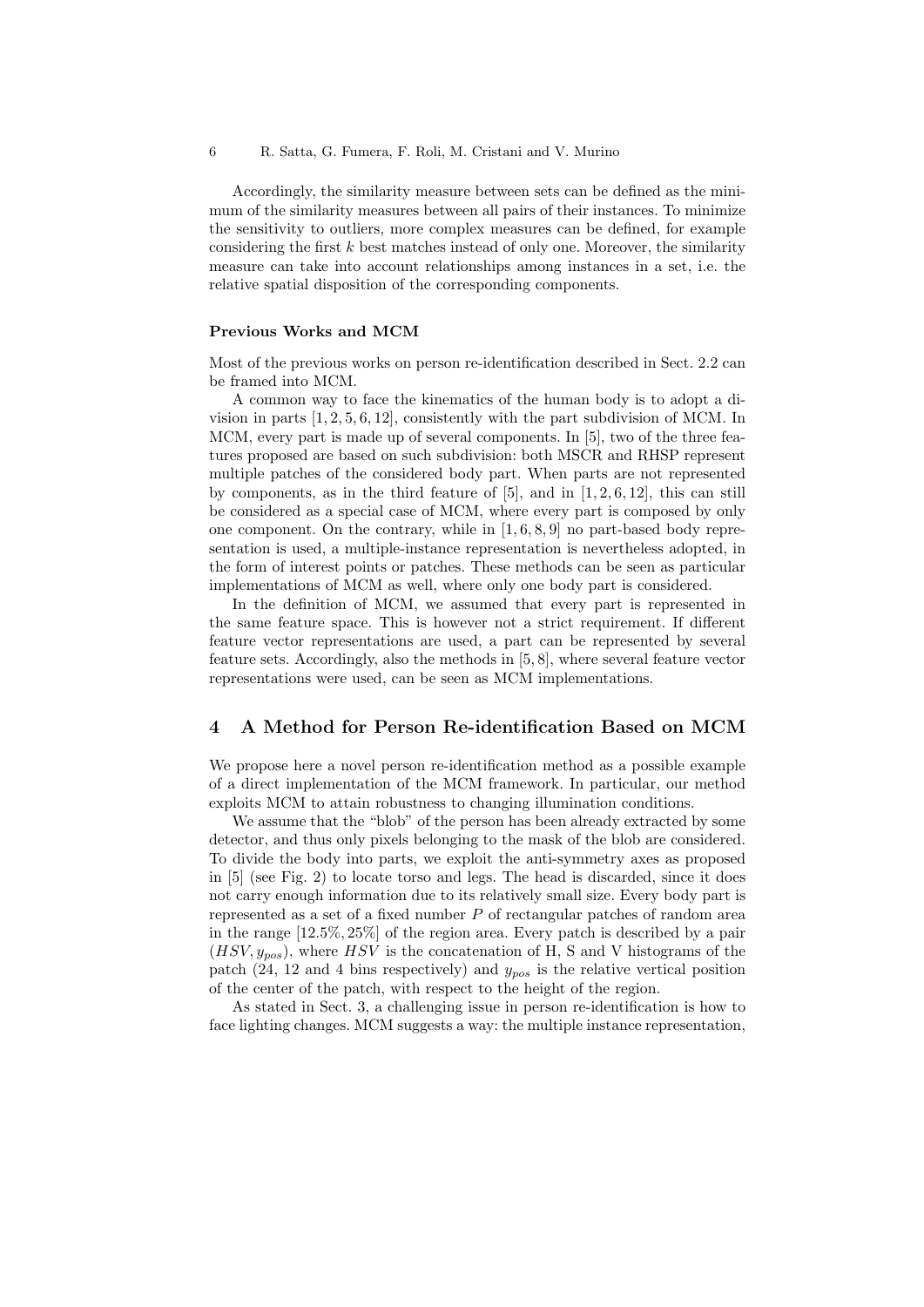Fig. 2. Body partition: symmetry (vertical) and anti-simmetry (horizontal) axes.

in fact, can naturally be exploited here, adding instances corresponding to different lighting conditions. However, such instances can not easily been obtained from real data (multiple frames, corresponding to as much as possible different illuminations, including lighting gradients and shadows, should be acquired). So, we *simulate* them by constructing artificial patches from real template ones.

Light variations usually result in a change of both brightness and contrast of the image (see for example Fig. 3-a). Brightness variations can be obtained by adding or subtracting a fixed value to the RGB components of the pixels of the image. Instead, changing contrast means increasing or decreasing the differences between pixel values. A standard method to obtain this is the following: denoting as  $[0, C]$  the original range of each colour channel (usually  $C = 255$ ), every R, G, and B pixel value is translated to  $[-C/2, C/2]$ , multiplied by a fixed coefficient, and then re-normalised to  $[0, C]$ . A coefficient greater than 1 results in a higher contrast, while a lower contrast is obtained by choosing values smaller than 1.

To change both brightness and contrast, we propose a modification of the above method, which does not translate values to  $[-C/2, C/2]$  first, but simply multiplies each pixel value of each channel by a coefficient  $K$ . Intuitively, this increases (or decreases) the differences between pixel values as well. However, while in the standard method values lower than  $C/2$  are reduced, and those higher than  $C/2$  are increased, in our variant all the values are increased (or decreased), thus obtaining also a change of brightness. Our algorithm multiplies pixel values by a series of coefficients  $[k_1, \ldots, k_S]$  to generate S simulated patches from each real one (see the example in Fig. 3-b). To choose proper  $k_i$  values, we start from an initial vector  $K = [k_1, \ldots, k_S]$ , then decrease its values until applying the greatest  $k_i$  to the original image does not saturate the image too much. More precisely, we check that the mean value of R, G and B multiplied by the greatest value of K is not higher than a threshold, which we set to 240.

As explained in Sect. 3, to implement MCM two similarity measures D and d have to be defined. D was defined as the average of the distances between sets. Concerning d, in set theory a common distance function between sets is the Hausdorff Distance [4], defined as the maximum of the minimum distances between each element of one set and each element of the other. Comparing two sets  $X = \{x_i\}$  and  $Y = \{y_i\}$ , we have

$$
d_H(X, Y) = \max(h(X, Y), h(Y, X))
$$
\n<sup>(5)</sup>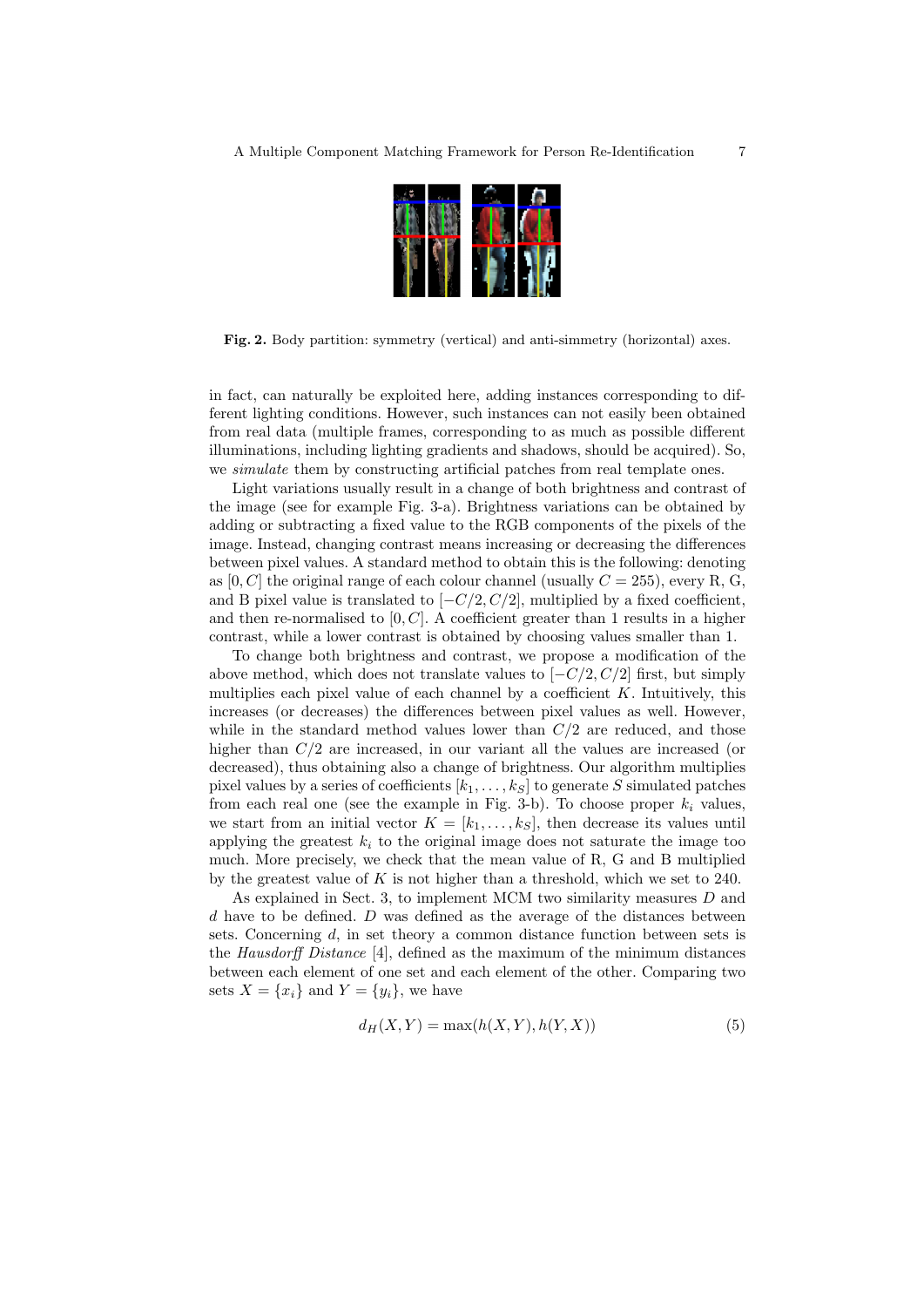

Fig. 3. (a) Two examples of different images for the same individual: note the difference both in contrast and brightness. (b) Examples of four artificial patches simulating changing illumination (right), corresponding to the patch highlighted on the left.

where

$$
h(X, Y) = \max_{x \in X} \min_{y \in Y} (||x - y||)
$$
 (6)

Such a distance measure is sensitive to outlying elements. To avoid this issue, we adopted the k-th Hausdorff Distance proposed by Wang and Zucker [14], which takes the  $k$ -th ranked distance rather than the maximum: in Eq.  $5$ , in place of  $h(X, Y)$  we have then

$$
h_k(X, Y) = kth \min_{x \in X} (\|x - y\|)
$$
 (7)

Finally, to compute the norm  $||x-y||$  in Eq. 7, a distance metric must be defined for the pairs  $(HSV, y_{pos})$  that describe each patch. Denoting with  $b(HSV_1, HSV_2)$ the Bhattacharyya distance between histograms, we defined the metric as

$$
(HSV_1, y_{pos,1}) - (HSV_2, y_{pos,2}) = b(HSV_1, HSV_2) \cdot (1 + \beta)|y_{pos,1} - y_{pos,2}|
$$

where  $\beta$  controls the relevance of the difference in spatial position of the patches.

The above method is applicable only to SvsS scenarios. To extend it to MvsS and MvsM scenarios, one possible approach is to accumulate the patches over different frames in the same sequence of sets.

## 5 Experimental Results

The performance of the proposed MCM implementation was assessed on the VIPeR benchmark dataset [7], a challenging corpus composed by two non overlapping views of 632 different pedestrians, which show varying changing conditions and pose variations. The best performing method so far is SDALF [5].

We evaluated performance in terms of cumulative matching characteristics (CMC) curve, which represents the probability of finding the correct match over the first n ranks. As in [5], we obtained blob masks by the STEL generative model [10]. In our method we set  $\beta = 0.6$ , used  $P = 80$  real patches, and adopted  $K = [1.4, 1.2, 1.0, 0.8, 0.6]$  as the initial vector coefficients for simulation. The value of k for the k-th Hausdorff Distance measure was set to 10.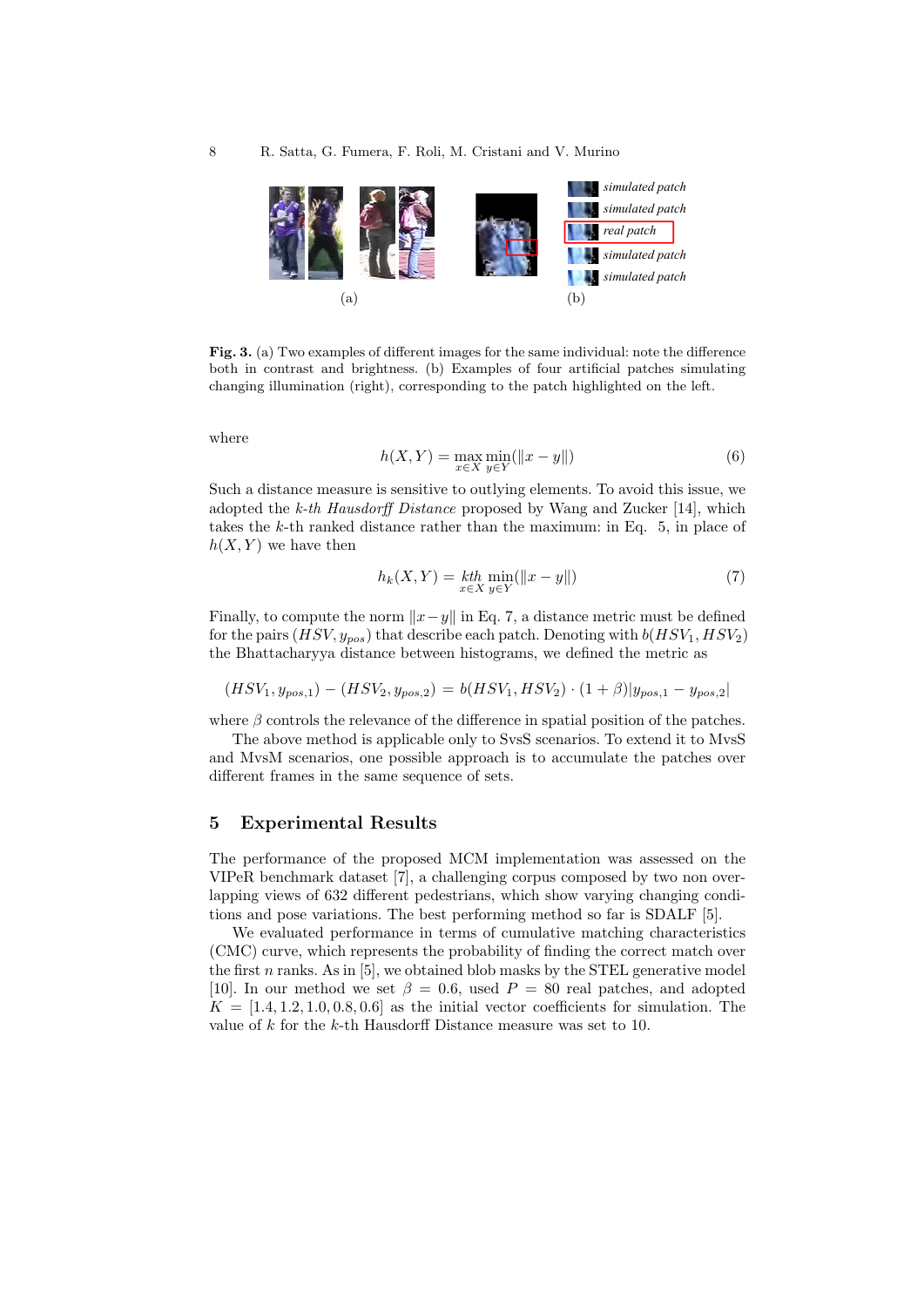

Fig. 4. Performances on the ViPER dataset. (left) Our MCM implementation  $(MCMimpl)$  with and without simulation. (right) MCMimpl compared with SDALF.

We employed the same experimental setup of [5], to obtain comparable results. Ten random subsets of 316 pedestrians were drawn from the original dataset. The gallery set is composed by the first image of each person; the probe set, by the second one. Images of the probe set are compared to the images of the gallery set to find the best match. We used the same images as in [5].

In Fig. 4(left), we reported the CMC curve attained by our method with and without simulation. Simulating varying lighting conditions allows to attain a much better performance, at the expense of a higher overall computation time which is due to template creation and to the higher number of patches compared.

In Fig. 4(right) we compare the performance of our method, including the simulation, with SDALF. As shown, the proposed implementation of MCM attains a performance which is close to the reference. What make  $MCMimpl$ highly preferable is the computational cost: SDALF involves time-consuming operations like clustering, transformations, cross-correlation, etc., while MCM impl performs only simple and fast operations.

The average computation time of our proposed method on a 2.4 GHz CPU is reported in Tab. 1. The method was implemented in  $C_{++}$ , without any particular optimization or parallelization. As a qualitative comparison, the implementation of SDALF made available by the authors of SDALF, written partly in C++ and partly in MATLAB, requires over 13 seconds to build one descriptor, and performs a match in around 60 ms, on the same 2.4 GHz CPU. Note that these computational times can not be directly compared to the ones reported for *MCM impl*, due to the partial MATLAB implementation. However, reimplementing MATLAB code in a more performing language usually results in a speed-up of no more than 10-20 times, pretty far from the difference of 2 orders of magnitude between the descriptor creation times.

|                    | Template desc. creation Probe desc. creation Matching |       |        |
|--------------------|-------------------------------------------------------|-------|--------|
| $MCM_{impl}$       | 93.7ms                                                | 6.8ms | 28.6ms |
| $MCM_{impl,nosim}$ | 6.8ms                                                 | 6.8ms | 6.7ms  |

Table 1. Average computation time per frame or, for matching, per pair of frames.